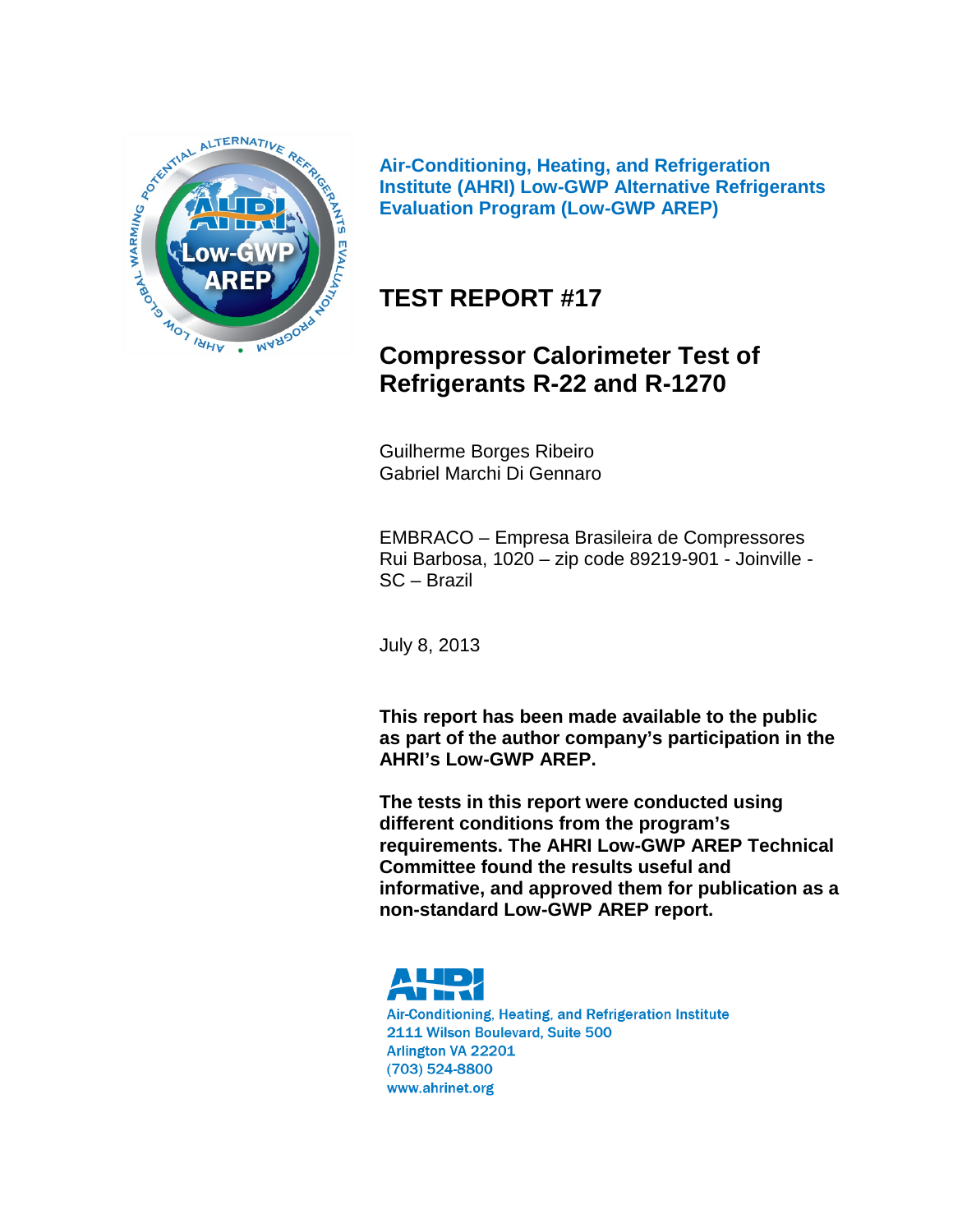#### 1. Introduction

The purpose of this work is to evaluate promising alternative refrigerants with low GWP (Global Warming Potential).

The compressor used for this study is manufactured by Embraco light commercial refrigeration and air-conditioners. For this report, two refrigerants were chosen, R-22 as baseline refrigerant and R-1270 as alternative refrigerant.

Twenty-four tests were performed according to standard ASHRAE 23 during a month. Due to the number of tests and short time, just one level of superheating was applied in this work. Because of restrictions of calorimeter components, tests were executed using different conditions than specified by the Low-GWP AREP participant's handbook. The version 7.0 of NIST REFPROP was used for thermodynamic properties computation.

- 2. Details of Test Setup:
	- Description of Test Refrigerant-Lubricant
	- •Baseline Refrigerant  $-R-22$
	- Alternative Refrigerant
		- − R-1270 (propylene)
	- •Lubricant
		- −The mineral lubricant oil was, AVIA FC 32 with viscosity ISO 32, manufactured by BANTLEON.
		- − No changes were applied for this lubricant.
	- b. Description of Compressor

The NJ7240F is a reciprocating compressor, hermetic, low-side design (motor exposed to suction pressure). This compressor is manufactured by Embraco and its compressor label is shown below.



**Figure 1 - Compressor Label** 

Tables 1 presents the test conditions applied for R-22 and R-1270.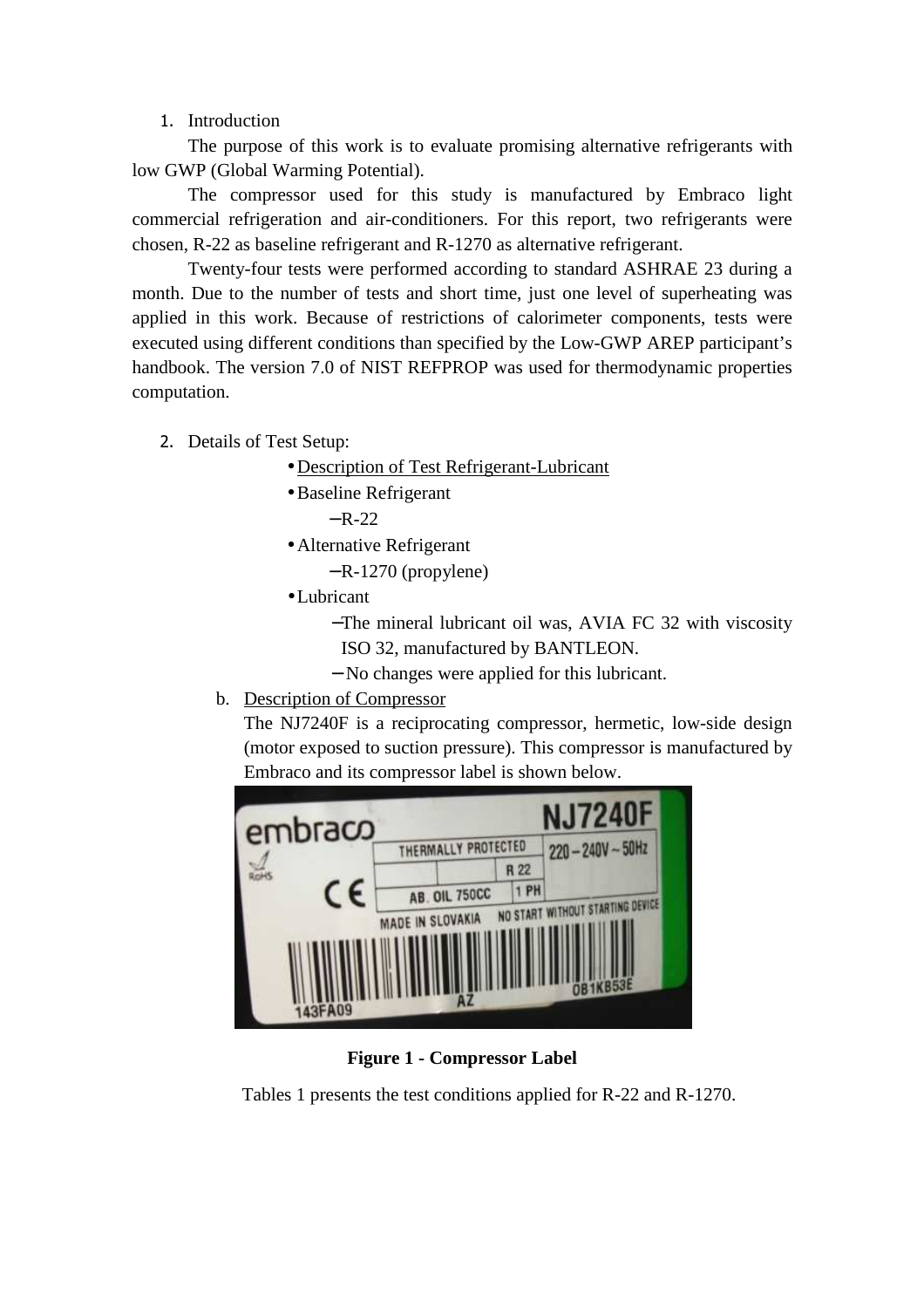|                         | Suction<br>Pressure<br>[bar] | Suction<br>Saturation<br>Temperature<br>[°C] | Discharge<br>Pressure<br>[bar] | Discharge<br>Saturation<br>Temperature<br>[°C] | Applicable<br>Superheating<br>[°C] | Suction<br>Temperature<br>$T_{\rm sup}$ - $T_{\rm evap}$<br>[°C] | Ambient<br>Temperature<br>[°C] |
|-------------------------|------------------------------|----------------------------------------------|--------------------------------|------------------------------------------------|------------------------------------|------------------------------------------------------------------|--------------------------------|
| Baseline Refrigerant    | 3,548                        | $-10$                                        | 10,439                         | 25                                             | 11,1                               | 1,1                                                              | 32                             |
|                         | 3,548                        | $-10$                                        | 13,548                         | 35                                             | 11,1                               | 1,1                                                              | 32                             |
|                         | 3,548                        | $-10$                                        | 17,292                         | 45                                             | 11,1                               | 1,1                                                              | 32                             |
|                         | 3,548                        | $-10$                                        | 21,751                         | 55                                             | 11,1                               | 1,1                                                              | 32                             |
|                         | 4,218                        | $-5$                                         | 10,439                         | 25                                             | 11,1                               | 6,1                                                              | 32                             |
|                         | 4,218                        | $-5$                                         | 13,548                         | 35                                             | 11,1                               | 6,1                                                              | 32                             |
|                         | 4,218                        | $-5$                                         | 17,292                         | 45                                             | 11,1                               | 6,1                                                              | 32                             |
| $R-22$                  | 4,218                        | $-5$                                         | 21,751                         | 55                                             | 11,1                               | 6,1                                                              | 32                             |
|                         | 5,841                        | $\overline{5}$                               | 11,92                          | 30                                             | 11,1                               | 16,1                                                             | 32                             |
|                         | 5,841                        | $\overline{5}$                               | 13,548                         | 35                                             | 11,1                               | 16,1                                                             | 32                             |
|                         | 5,841                        | $\overline{5}$                               | 17,292                         | 45                                             | 11,1                               | 16,1                                                             | 32                             |
|                         | 5,841                        | $\overline{5}$                               | 21,751                         | 55                                             | 11,1                               | 16,1                                                             | 32                             |
|                         | 4,281                        | $-10$                                        | 11,545                         | 25                                             | 11,1                               | 1,1                                                              | 32                             |
| Alternative Refrigerant | 4,281                        | $-10$                                        | 14,695                         | 35                                             | 11,1                               | 1,1                                                              | 32                             |
|                         | 4,281                        | $-10$                                        | 18,430                         | 45                                             | 11,1                               | 1,1                                                              | 32                             |
|                         | 4,281                        | $-10$                                        | 22,819                         | 55                                             | 11,1                               | 1,1                                                              | 32                             |
|                         | 5,016                        | $-5$                                         | 11,545                         | 25                                             | 11,1                               | 6,1                                                              | 32                             |
|                         | 5,016                        | $-5$                                         | 14,695                         | 35                                             | 11,1                               | 6,1                                                              | 32                             |
|                         | 5,016                        | $-5$                                         | 18,430                         | 45                                             | 11,1                               | 6,1                                                              | 32                             |
|                         | 5,016                        | $-5$                                         | 22,819                         | 55                                             | 11,1                               | 6,1                                                              | 32                             |
| $\overline{1}$          | 6,762                        | $\overline{5}$                               | 13,050                         | 30                                             | 11,1                               | 16,1                                                             | 32                             |
|                         | 6,762                        | $\overline{5}$                               | 14,695                         | 35                                             | 11,1                               | 16,1                                                             | 32                             |
| R-1270                  | 6,762                        | 5                                            | 18,430                         | 45                                             | 11,1                               | 16,1                                                             | 32                             |
|                         | 6,762                        | $\overline{5}$                               | 22,819                         | 55                                             | 11,1                               | 16,1                                                             | 32                             |

**Table 1- Operating conditions for the baseline and alternative refrigerants.**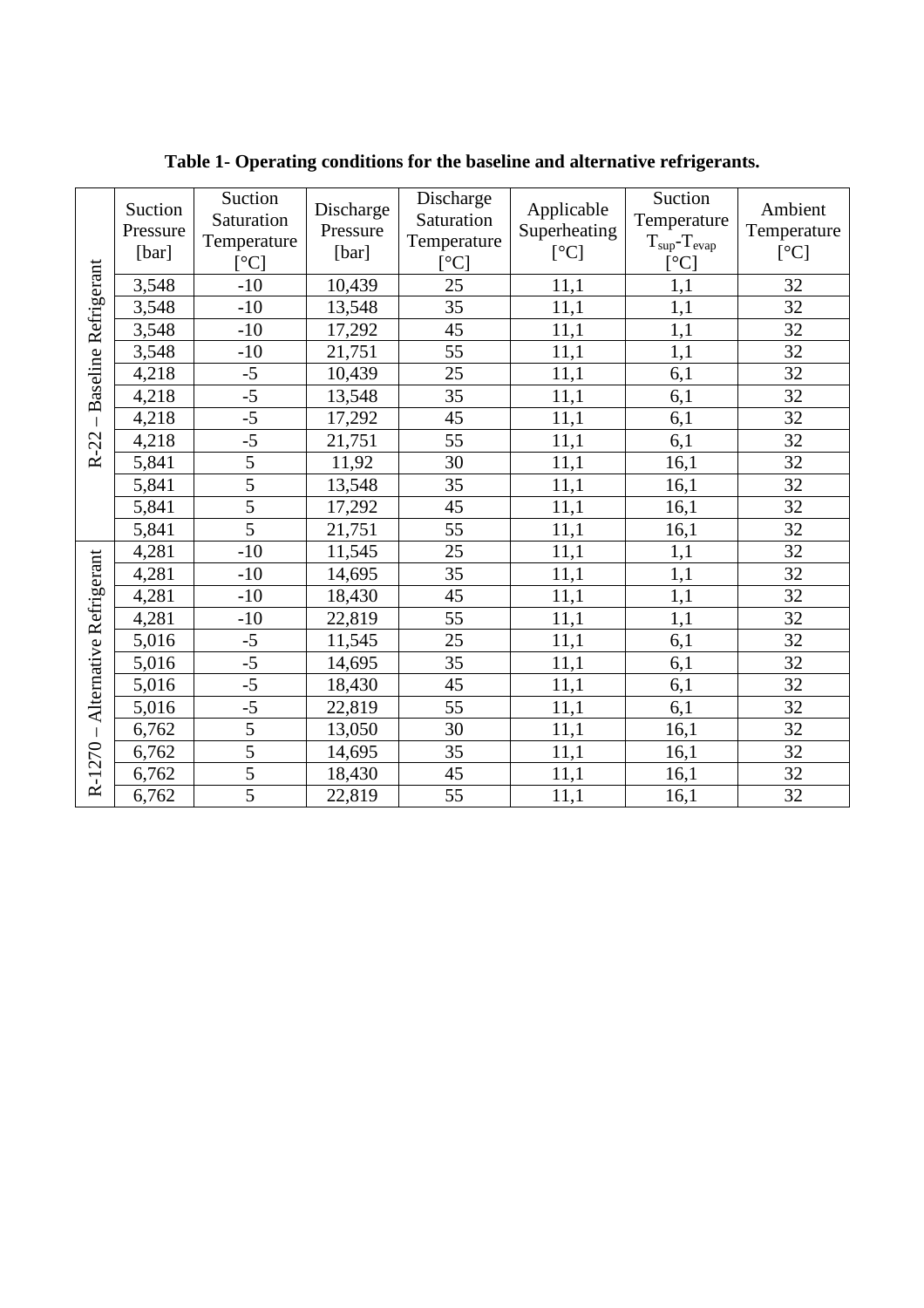#### c. Description and Size of Test Loop

The figure below shows a schematic drawing of the calorimeter and its main components.



**Figure 2 - Calorimeter test apparatus** 

Pressure and temperature are measured by absolute pressure transducers and resistance temperature detectors (PT100), respectively. Both expansion valves are used to determining the compressor inlet and outlet pressure, whereas the electric heaters were used to guarantee that only fluid at the superheated state will enter at the mass flow meter and the compressor. A pressure-enthalpy diagram is shown in the Figure 3. It is important to mention that a heat loss along the apparatus tubing is presented from point 5 to 6 on the pressure-enthalpy diagram.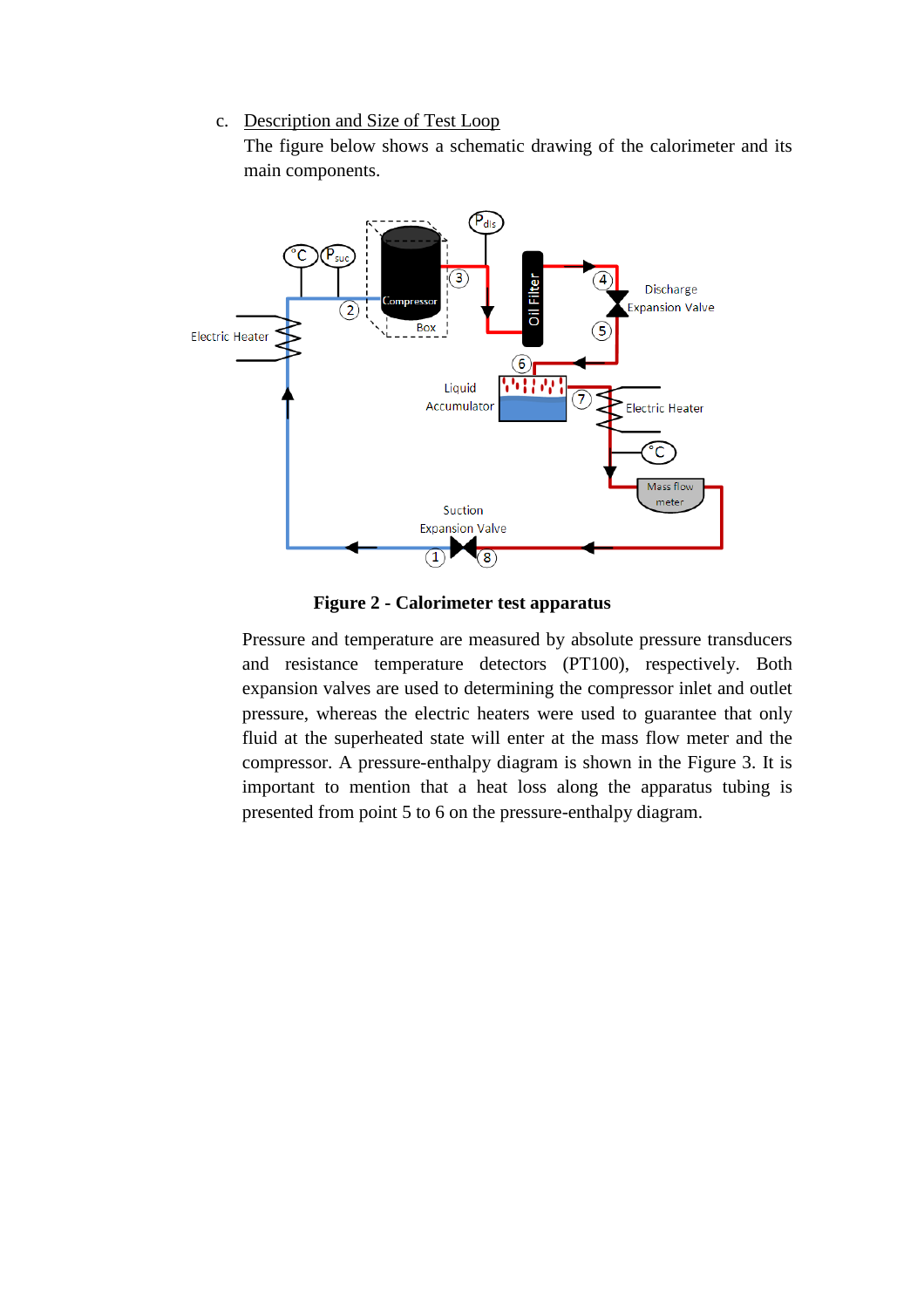

**Figure 3 – Pressure x Enthalpy diagram** 

The air temperature control inside the box maintained via an electric heater and an embedded refrigerating system, as shown in the Figure 4.



**Figure 4 - Compressor Box**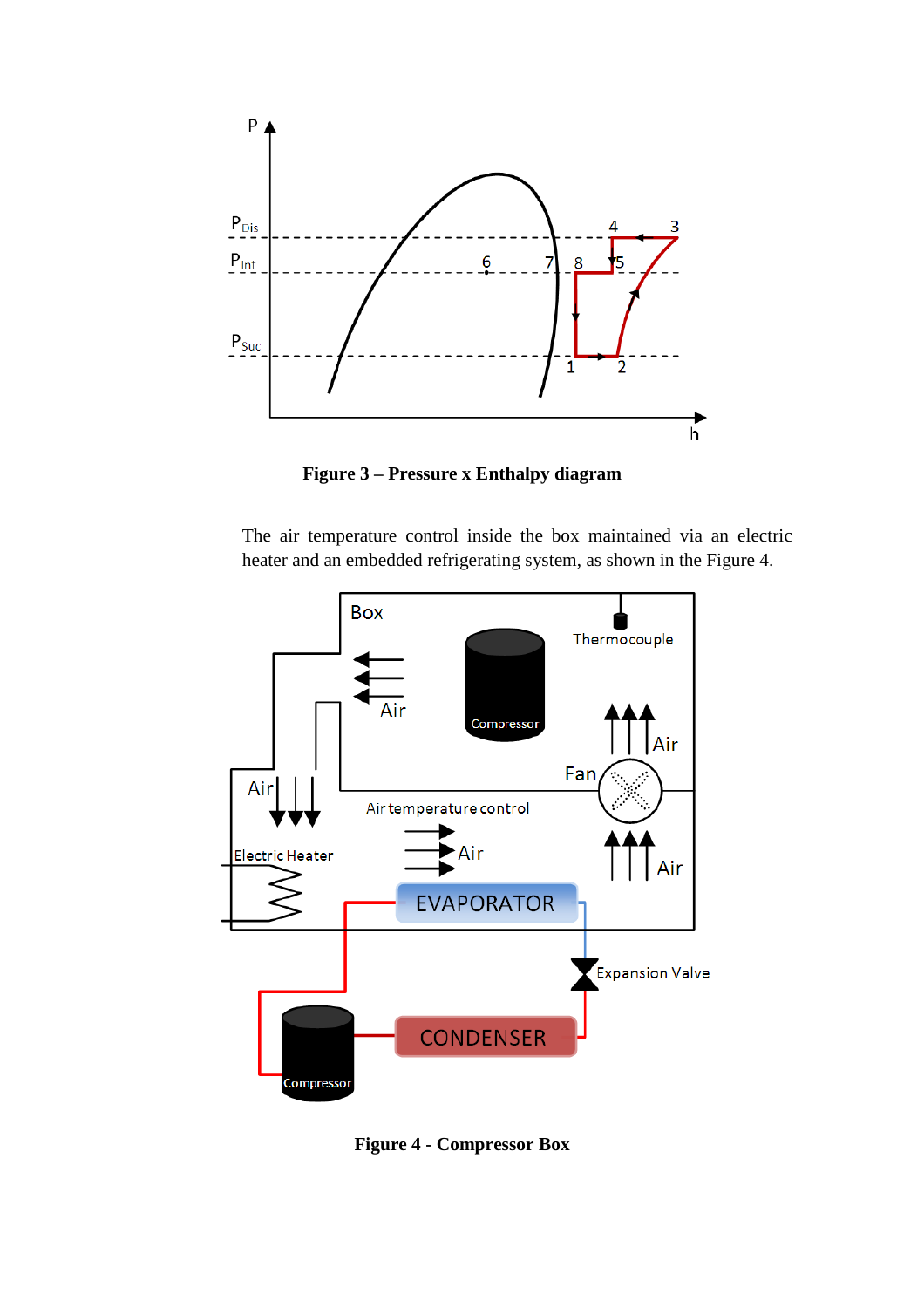

**Figure 5 - Calorimeter** 

The measurement instruments used in the calorimeter are listed in Table 2, with the associated accuracy.

| Type                               | Model                 | Accuracy                                |
|------------------------------------|-----------------------|-----------------------------------------|
| Mass Flow meter                    | Micro Motion - CMF025 | $\pm 0.35\%$ of flow rate               |
| Power transducer                   | Yokogawa - WT210      | $\pm 0.2\%$ of range                    |
| <b>Suction Pressure Transducer</b> | Wika - P10 0-10 bar   | $\pm 0.05\%$ of full scale              |
| Discharge Pressure Transducer      | Wika – P10 0-120 bar  | $\pm 0.1\%$ of full scale               |
|                                    |                       | $\pm (0.15 + 0.002 \cdot T)$ where T is |
| <b>PT100</b>                       |                       | the measured temperature.               |
|                                    |                       | $E_{\text{max}} = \pm 0.45$ °C          |
| Data acquisition                   | Agilent – HP 34790a   | $\pm 0.004\%$                           |

# **Table 2 - Instrumentation and catalog accuracy**

## 3. Results

The comparison results discussed in this topic are tabulated in Appendix A. All results presented are raw test data, except for Tables 6, 7 and 8.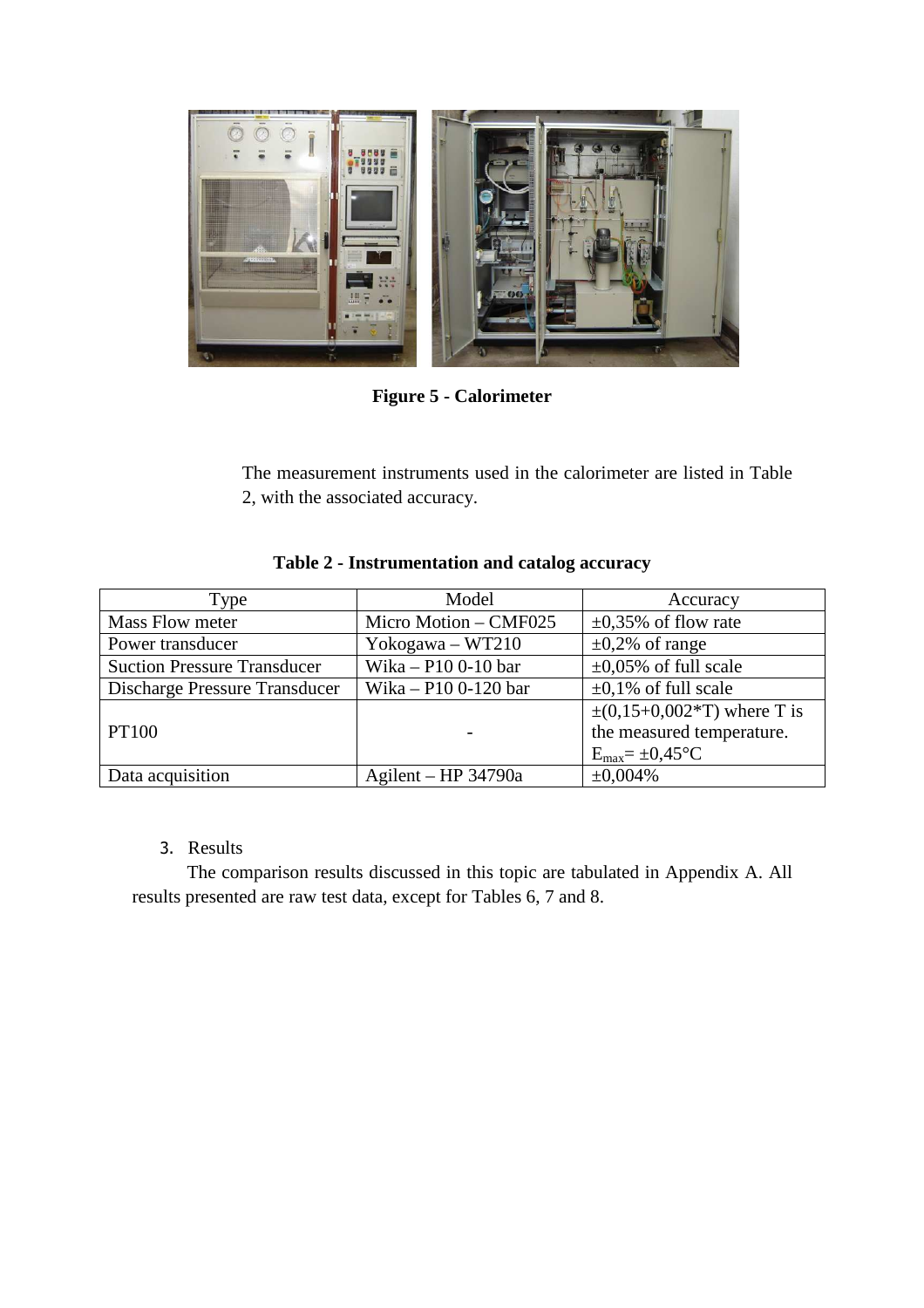## Appendix A

#### Tabular Data

The uncertainties calculated for Table 4 and 5, were obtained according with the equations presented below:

$$
u(E_{max})=\frac{E_{max}}{\sqrt{3}}
$$

$$
\boldsymbol{U} = \pm \boldsymbol{u}(E_{max}) \times \boldsymbol{t}
$$

Where:

 $E_{max}$ : Maximum error

 $\bm{u}(\bm{E}_{\bm{max}})$  : Standard uncertainty relative for maximum error

 $U: Expanded$  uncertainty

 $t: Student's coefficient for 95,45\% of probability and$ 

infinite degrees of liberty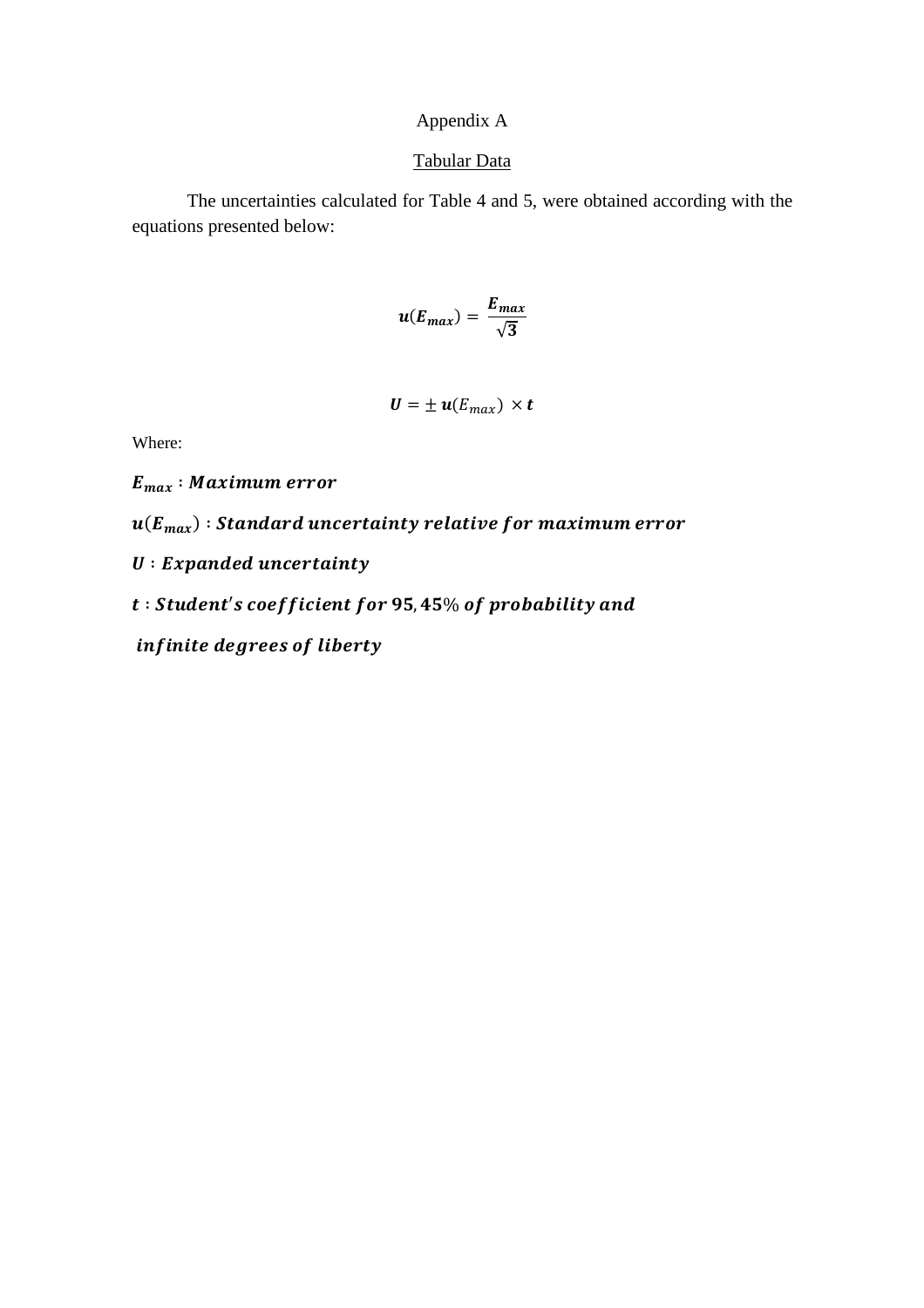| $R-22$                                               |                                       |                      |                      |                      |                      |                      |                      |                      |                      |                               |                      |                      |                      |
|------------------------------------------------------|---------------------------------------|----------------------|----------------------|----------------------|----------------------|----------------------|----------------------|----------------------|----------------------|-------------------------------|----------------------|----------------------|----------------------|
| <b>Points</b><br><b>Evaluated</b>                    | <b>UNIT</b>                           | 1                    | $\overline{2}$       | 3                    | $\overline{4}$       | 5                    | 6                    | 7                    | 8                    | $\mathbf Q$                   | 10                   | 11                   | 12                   |
| Evaporating<br>Temperature                           | $\circ$ F<br>$(^{\circ}C)$            | 14<br>$(-10)$        | 14<br>$(-10)$        | 14<br>$(-10)$        | 14<br>$(-10)$        | 23<br>$(-5)$         | 23<br>$(-5)$         | 23<br>$(-5)$         | 23<br>$(-5)$         | 41<br>(5)                     | 41<br>(5)            | 41<br>(5)            | 41<br>(5)            |
| Condensing<br>Temperature                            | $\circ$ F<br>$(^{\circ}C)$            | 77<br>(25)           | 95<br>(35)           | 113<br>(45)          | 131<br>(55)          | 77<br>(25)           | 95<br>(35)           | 113<br>(45)          | 131<br>(55)          | 86<br>(30)                    | 95<br>(35)           | 113<br>(45)          | 131<br>(55)          |
| Discharge<br>Temperature                             | $\mathrm{^{\circ}F}$<br>$(^{\circ}C)$ | 214<br>(101)         | 237<br>(114)         | 263<br>(129)         | 292<br>(144)         | 205<br>(96)          | 223<br>(106)         | 246<br>(119)         | 272<br>(133)         | 198<br>(92)                   | 206<br>(97)          | 226<br>(108)         | 251<br>(122)         |
| Applicable<br>Superheating                           | $\circ$ F<br>$(^{\circ}C)$            | 20<br>(11,1)         | 20<br>(11,1)         | 20<br>(11,1)         | 20<br>(11,1)         | 20<br>(11,1)         | 20<br>(11,1)         | 20<br>(11,1)         | 20<br>(11,1)         | 20<br>(11,1)                  | 20<br>(11,1)         | 20<br>(11,1)         | 20<br>(11,1)         |
| Applicable<br>Subcooling                             | $\circ$ F<br>$(^{\circ}C)$            | 10<br>(5)            | 10<br>(5)            | 10<br>(5)            | 10<br>(5)            | 10<br>(5)            | 10<br>(5)            | 10<br>(5)            | 10<br>(5)            | 10<br>(5)                     | 10<br>(5)            | 10<br>(5)            | 10<br>(5)            |
| Compressor<br>Capacity                               | Btu/h<br>(W)                          | 12620<br>(3699)      | 11088<br>(3250)      | 9479<br>(2778)       | 7953<br>(2331)       | 15692<br>(4599)      | 14007<br>(4105)      | 12230<br>(3584)      | 10339<br>(3030)      | 21632<br>(6340)               | 20466<br>(5998)      | 18119<br>(5310)      | 15543<br>(4555)      |
| Refrigerant<br>mass<br>flow rate                     | kg/h<br>(lbm/<br>h)                   | 72,03<br>(159)       | 67,90<br>(150)       | 62,77<br>(138)       | 57,55<br>(127)       | 88,53<br>(195)       | 84,70<br>(187)       | 79,91<br>(176)       | 73,73<br>(163)       | 123,43<br>(272)               | 120,91<br>(267)      | 115,44<br>(255)      | 107,83<br>(238)      |
| Mass flow<br>rate<br>uncertainty                     | $\%$<br>kg/h                          | $\pm 0.32$           | $\pm 0.32$           | $\pm 0.32$           | $\pm 0.32$           | $\pm 0.32$           | $\pm 0.32$           | $\pm 0,32$           | $\pm 0.32$           | $\pm 0,32$                    | $\pm 0,32$           | $\pm 0,32$           | $\pm 0,32$           |
| Current                                              | $\mathbf{A}$                          | 6,85                 | 7,35                 | 7,91                 | 8,38                 | 7,63                 | 8,12                 | 8,61                 | 9,2                  | 9,25                          | 9,58                 | 10,38                | 11,41                |
| Current<br>uncertainty                               | A                                     | $\pm 0.05$           | $\pm 0.05$           | $\pm 0.05$           | $\pm 0.05$           | $\pm 0.05$           | $\pm 0.05$           | $\pm 0.05$           | $\pm 0.05$           | $\pm 0.05$                    | $\pm 0.05$           | $\pm 0.05$           | $\pm 0.05$           |
| Power Input                                          | W                                     | 1476,4               | 1586,7               | 1693,1               | 1799,2               | 1642,6               | 1750,4               | 1875,2               | 1999,5               | 1980,8                        | 2048,4               | 2217,7               | 2427,1               |
| Power Input<br>uncertainty                           | W                                     | $\pm 19,2$           | $\pm 19.2$           | $\pm 19,2$           | ±19,2                | $\pm 19.2$           | $\pm 19.2$           | $\pm 19.2$           | ±19,2                | $\pm 19.2$                    | $\pm 19,2$           | $\pm 19,2$           | $\pm 19,2$           |
| EER                                                  | $\mathbf{Btu}/\mathbf{h}/$<br>W       | 8,55                 | 6,99                 | 5,60                 | 4,42                 | 9,55                 | 8,00                 | 6,52                 | 5,17                 | 10,92                         | 9,99                 | 8,17                 | 6,40                 |
| COP                                                  | W/W                                   | 2,51                 | 2,05                 | 1,64                 | 1,30                 | 2,80                 | 2,35                 | 1,91                 | 1,52                 | 3,20                          | 2,93                 | 2,39                 | 1,88                 |
| $\text{COP}_{\text{R1270}}\!/$<br>COP <sub>R22</sub> | $\overline{\phantom{a}}$              | 1,22                 | 1,17                 | 1,15                 | 1,11                 | 1,18                 | 1,12                 | 1,07                 | 1,04                 | 1,20                          | 1,18                 | 1,14                 | 1,10                 |
| Suction<br>Pressure                                  | bar                                   | $3,548 \pm$<br>0,006 | $3,548 \pm$<br>0,006 | $3,548 \pm$<br>0,006 | $3,548 \pm$<br>0,006 | $4,218 \pm$<br>0,006 | $4,218 \pm$<br>0,006 | $4,218 \pm$<br>0,006 | $4,218 \pm$<br>0,006 | $\frac{1}{5,841\pm}$<br>0,006 | $5,841 \pm$<br>0,006 | $5,841 \pm$<br>0,006 | $5,841 \pm$<br>0,006 |
| Discharge<br>Pressure                                | bar                                   | 10,439<br>±0,139     | 13,548<br>±0,139     | 17,292<br>±0,139     | 21,751<br>±0,139     | 10,439<br>±0,139     | 13,548<br>±0,139     | 17,292<br>±0,139     | 21,751<br>±0,139     | $11,92 \pm$<br>0,139          | 13,548<br>±0,139     | 17,292<br>±0,139     | 21,751<br>±0,139     |

## **Table 3 - Performance data in tabular form within defined accuracies and ranges of operation**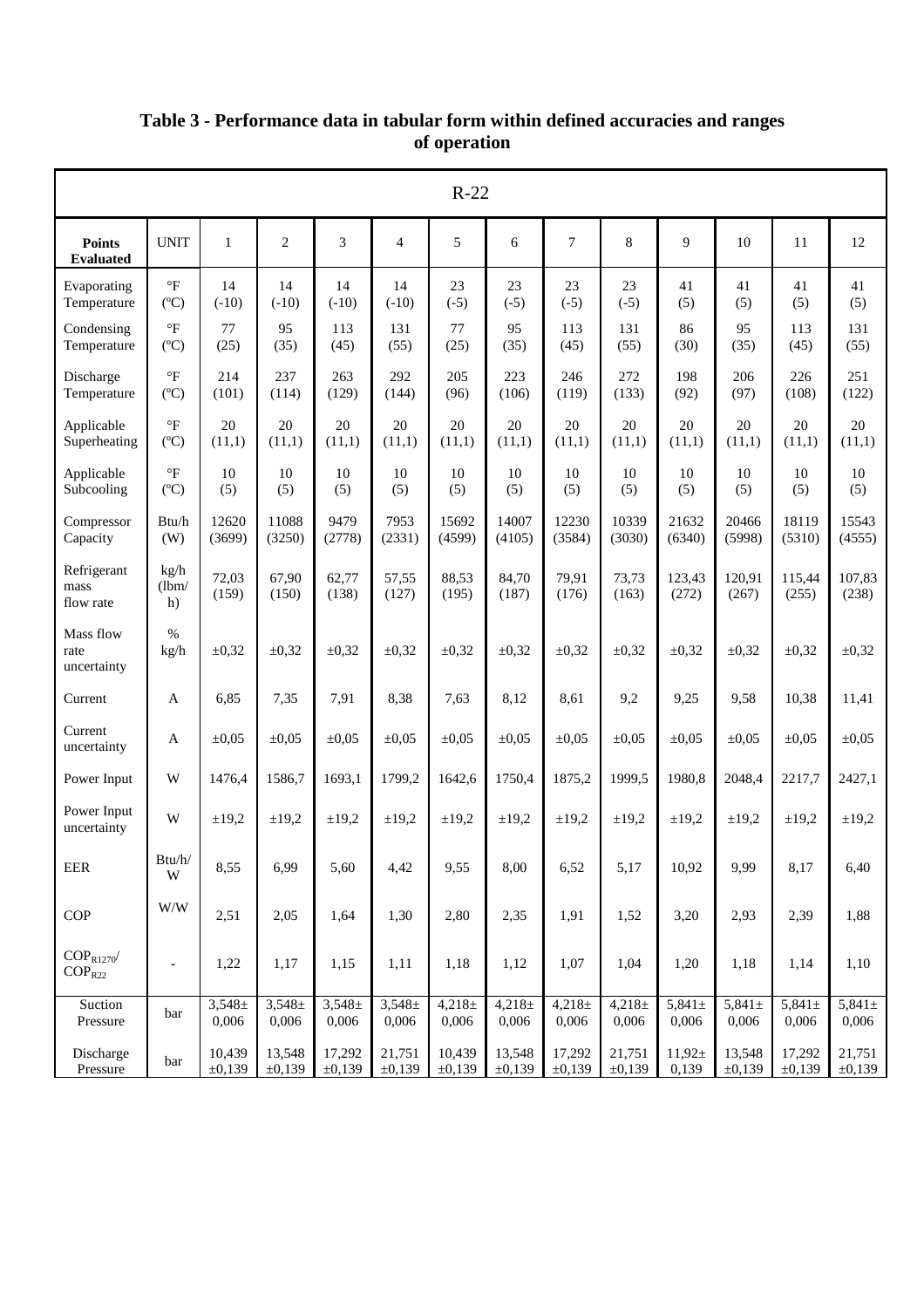|                                     | R-1270                                |                      |                      |                      |                      |                      |                      |                      |                      |                      |                      |                      |                      |
|-------------------------------------|---------------------------------------|----------------------|----------------------|----------------------|----------------------|----------------------|----------------------|----------------------|----------------------|----------------------|----------------------|----------------------|----------------------|
| <b>Points</b><br><b>Evaluated</b>   | <b>UNIT</b>                           | $\mathbf{1}$         | 2                    | 3                    | $\overline{4}$       | 5                    | 6                    | 7                    | 8                    | 9                    | 10                   | 11                   | 12                   |
| Evaporating<br>Temperature          | $\mathrm{^{\circ}F}$<br>(C)           | 14<br>$(-10)$        | 14<br>$(-10)$        | 14<br>$(-10)$        | 14<br>$(-10)$        | 23<br>$(-5)$         | 23<br>$(-5)$         | 23<br>$(-5)$         | 23<br>$(-5)$         | 41<br>(5)            | 41<br>(5)            | 41<br>(5)            | 41<br>(5)            |
| Condensing<br>Temperature           | $\mathrm{P}$<br>(C)                   | 77<br>(25)           | 95<br>(35)           | 113<br>(45)          | 131<br>(55)          | 77<br>(25)           | 95<br>(35)           | 113<br>(45)          | 131<br>(55)          | 86<br>(30)           | 95<br>(35)           | 113<br>(45)          | 131<br>(55)          |
| Discharge<br>Temperature            | $\mathrm{^{\circ}F}$<br>$(^{\circ}C)$ | 214<br>(101)         | 237<br>(114)         | 263<br>(129)         | 292<br>(144)         | 205<br>(96)          | 223<br>(106)         | 246<br>(119)         | 272<br>(133)         | 198<br>(92)          | 206<br>(97)          | 226<br>(108)         | 251<br>(122)         |
| Applicable<br>Superheating          | $\mathrm{^{\circ}F}$<br>$(^{\circ}C)$ | 20<br>(11,1)         | 20<br>(11,1)         | 20<br>(11,1)         | 20<br>(11,1)         | 20<br>(11,1)         | 20<br>(11,1)         | 20<br>(11,1)         | 20<br>(11,1)         | 20<br>(11,1)         | 20<br>(11,1)         | 20<br>(11,1)         | 20<br>(11,1)         |
| Applicable<br>Subcooling            | $\mathrm{^{\circ}F}$<br>$(^{\circ}C)$ | 10<br>(5)            | 10<br>(5)            | 10<br>(5)            | 10<br>(5)            | 10<br>(5)            | 10<br>(5)            | 10<br>(5)            | 10<br>(5)            | 10<br>(5)            | 10<br>(5)            | 10<br>(5)            | 10<br>(5)            |
| Compressor<br>Capacity              | Btu/h<br>(W)                          | 15735<br>(4611)      | 13670<br>(4006)      | 11656<br>(3416)      | 9550<br>(2799)       | 18790<br>(5507)      | 16544<br>(4848)      | 14119<br>(4138)      | 11713<br>(3433)      | 25804<br>(7562)      | 24036<br>(7044)      | 20894<br>(6123)      | 17546<br>(5142)      |
| Refrigerant<br>mass<br>flow rate    | kg/h<br>(lbm/<br>h)                   | 49,52<br>(109)       | 46,72<br>(103)       | 43,76<br>(96)        | 39,97<br>(88)        | 58,23<br>(128)       | 55,60<br>(123)       | 52,04<br>(115)       | 48,03<br>(106)       | 80,67<br>(178)       | 78,24<br>(173)       | 74,36<br>(164)       | 69,20<br>(153)       |
| Mass flow<br>rate<br>uncertainty    | $\%$<br>kg/h                          | $\pm 0,32$           | $\pm 0,32$           | $\pm 0,32$           | $\pm 0,32$           | $\pm 0,32$           | $\pm 0,32$           | $\pm 0,32$           | $\pm 0,32$           | $\pm 0,32$           | $\pm 0,32$           | $\pm 0,32$           | $\pm 0,32$           |
| Current                             | A                                     | 7,09                 | 7,83                 | 8,46                 | 9,09                 | 7,81                 | 8,63                 | 9,28                 | 10,08                | 9,12                 | 9,54                 | 10,59                | 11,71                |
| Current<br>uncertainty              | A                                     | $\pm 0.05$           | $\pm 0.05$           | $\pm 0.05$           | $\pm 0.05$           | $\pm 0.05$           | $\pm 0.05$           | $\pm 0.05$           | $\pm 0.05$           | $\pm 0.05$           | $\pm 0.05$           | $\pm 0.05$           | $\pm 0.05$           |
| Power Input                         | W                                     | 1509,5               | 1669,9               | 1814,8               | 1938,6               | 1663,2               | 1841,7               | 2016,1               | 2178,0               | 1964,5               | 2045,9               | 2249,0               | 2484,9               |
| Power Input<br>uncertainty          | W                                     | $\pm 19,2$           | $\pm 19,2$           | $\pm 19,2$           | $\pm 19,2$           | $\pm 19,2$           | $\pm 19,2$           | $\pm 19,2$           | $\pm 19,2$           | $\pm 19,2$           | $\pm 19,2$           | $\pm$ 19,2           | $\pm 19,2$           |
| EER                                 | Btu/h/<br>W                           | 10,42                | 8,19                 | 6,42                 | 4,93                 | 11,30                | 8,98                 | 7,00                 | 5,38                 | 13,14                | 11,75                | 9,29                 | 7,06                 |
| COP                                 | W/W                                   | 3,06                 | 2,40                 | 1,88                 | 1,44                 | 3,31                 | 2,63                 | 2,05                 | 1,58                 | 3,85                 | 3,44                 | 2,72                 | 2,07                 |
| $COP_{R1270}$<br>COP <sub>R22</sub> | $\overline{\phantom{a}}$              | 1,22                 | 1,17                 | 1,15                 | 1,11                 | 1,18                 | 1,12                 | 1,07                 | 1,04                 | 1,20                 | 1,18                 | 1,14                 | 1,10                 |
| Suction<br>Pressure                 | bar                                   | $4,281 \pm$<br>0,006 | $4,281 \pm$<br>0,006 | $4,281 \pm$<br>0,006 | $4,281 \pm$<br>0,006 | $5,016 \pm$<br>0,006 | $5,016 \pm$<br>0,006 | $5,016 \pm$<br>0,006 | $5,016 \pm$<br>0,006 | $6,762 \pm$<br>0,006 | $6,762 \pm$<br>0,006 | $6,762 \pm$<br>0,006 | $6,762 \pm$<br>0,006 |
| Discharge<br>Pressure               | bar                                   | 11,545<br>±0,139     | 14,695<br>±0,139     | 18,430<br>±0,139     | 22,819<br>±0,139     | 11,545<br>±0,139     | 14,695<br>±0,139     | 18,430<br>±0,139     | 22,819<br>±0,139     | 13,050<br>±0,139     | 14,695<br>±0,139     | 18,430<br>±0,139     | 22,819<br>±0,139     |

## **Table 4 - Performance data in tabular form within defined accuracies and ranges of operation**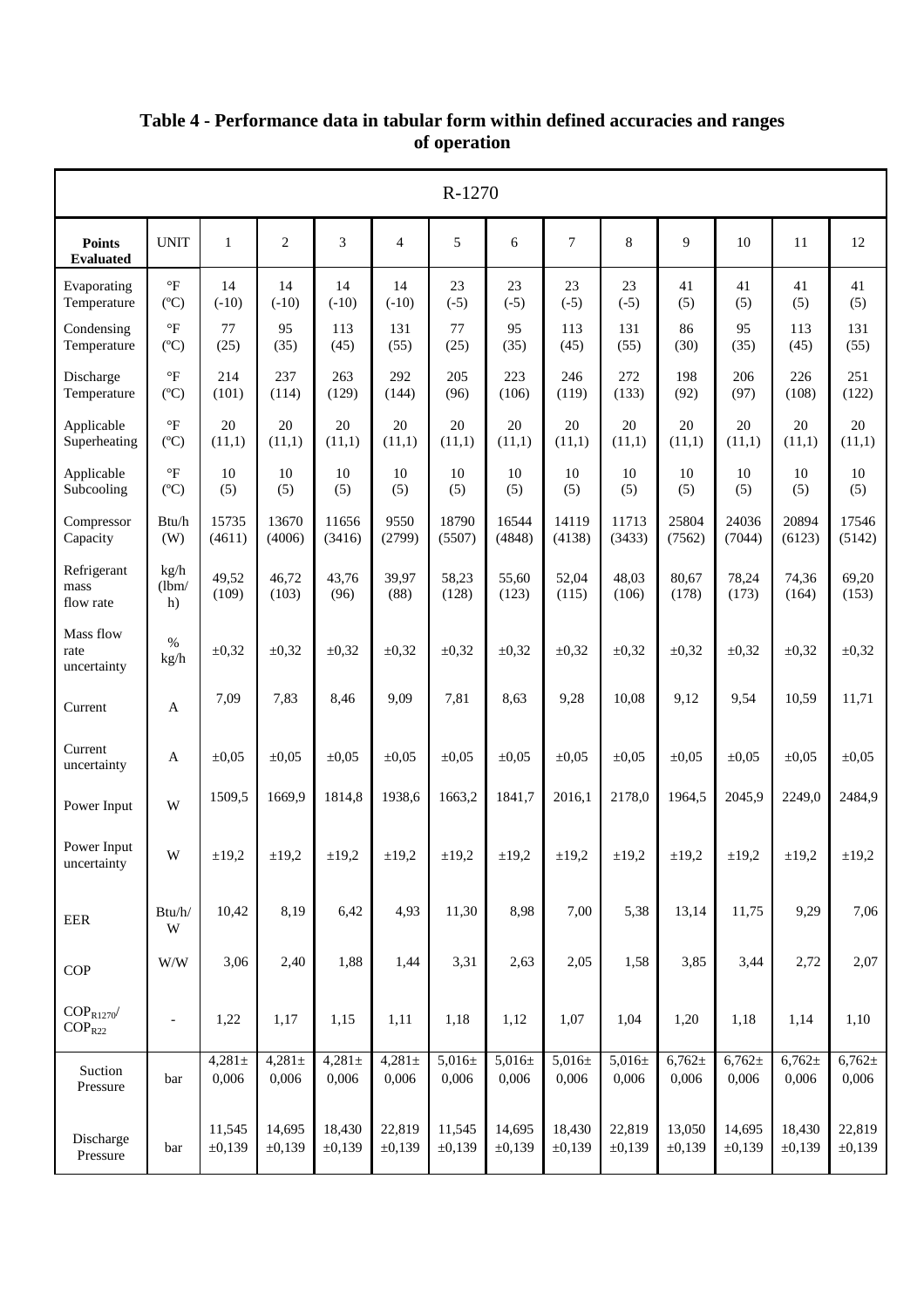|                          | Conditions        |          |                    |            |
|--------------------------|-------------------|----------|--------------------|------------|
| Evaporating              | Condensing        |          |                    |            |
| Temperature              | Temperature       | Capacity | <b>Input Power</b> | <b>COP</b> |
| $\lceil$ <sup>o</sup> Cl | $\rm ^{\circ}C$ ] |          |                    |            |
| $-10$                    | 25                | 25%      | 2%                 | 22%        |
| $-10$                    | 35                | 23%      | 5%                 | 17%        |
| $-10$                    | 45                | 23%      | 7%                 | 15%        |
| $-10$                    | 55                | 20%      | 8%                 | 11%        |
| $-5$                     | 25                | 20%      | 1%                 | 18%        |
| $-5$                     | 35                | 18%      | 5%                 | 12%        |
| $-5$                     | 45                | 15%      | 8%                 | 7%         |
| $-5$                     | 55                | 13%      | 9%                 | 4%         |
| 5                        | 30                | 19%      | $-1\%$             | 20%        |
| 5                        | 35                | 17%      | 0%                 | 18%        |
| 5                        | 45                | 15%      | 1%                 | 14%        |
| 5                        | 55                | 13%      | 2%                 | 10%        |

**Table 5 - Percentage gain of R1270 over R22.** 

# Appendix B

# Performance Maps

- − Performance map for R-22
	- o Polynomial equation

|  |  | <b>Table 6 - Polynomial coefficients</b> |
|--|--|------------------------------------------|
|--|--|------------------------------------------|

|                |                       | $R-22$   |                    |            |
|----------------|-----------------------|----------|--------------------|------------|
| Coefficients   | <b>Mass Flow Rate</b> | Capacity | <b>Input Power</b> | <b>COP</b> |
| $A_0$          | 119,61                | 7627,25  | 2547,53            | 4,64       |
| A <sub>1</sub> | 4,37                  | 316,33   | 124,44             | 0,12       |
| A <sub>2</sub> | $-0,39$               | $-35,41$ | $-36,04$           | $-0,02$    |
| $A_3$          | $-0,04$               | $-3,77$  | $-3,53$            | 0,00       |
| $A_4$          | 0,09                  | $-33,75$ | $-0,12$            | $-0,03$    |
| $A_5$          | $-0.01$               | $-0,47$  | 0,23               | 0,00       |
| $A_6$          | 0,00                  | 0,00     | 0,00               | 0,00       |
| A <sub>7</sub> | 0,02                  | $-0,27$  | $-0,71$            | 0,00       |
| $A_8$          | 0,00                  | $-0.02$  | 0,01               | 0,00       |
| A <sub>9</sub> | 0.00                  | $-0,03$  | 0,02               | 0.00       |

$$
X = A_0 + (A_1 \times S) + (A_2 \times S^2) + (A_3 \times S^3) + (A_4 \times D) + (A_5 \times D^2) + (A_6 \times D^3) + (A_7 \times S \times D) + (A_8 \times S \times D^2) + (A_9 \times D \times S^2)
$$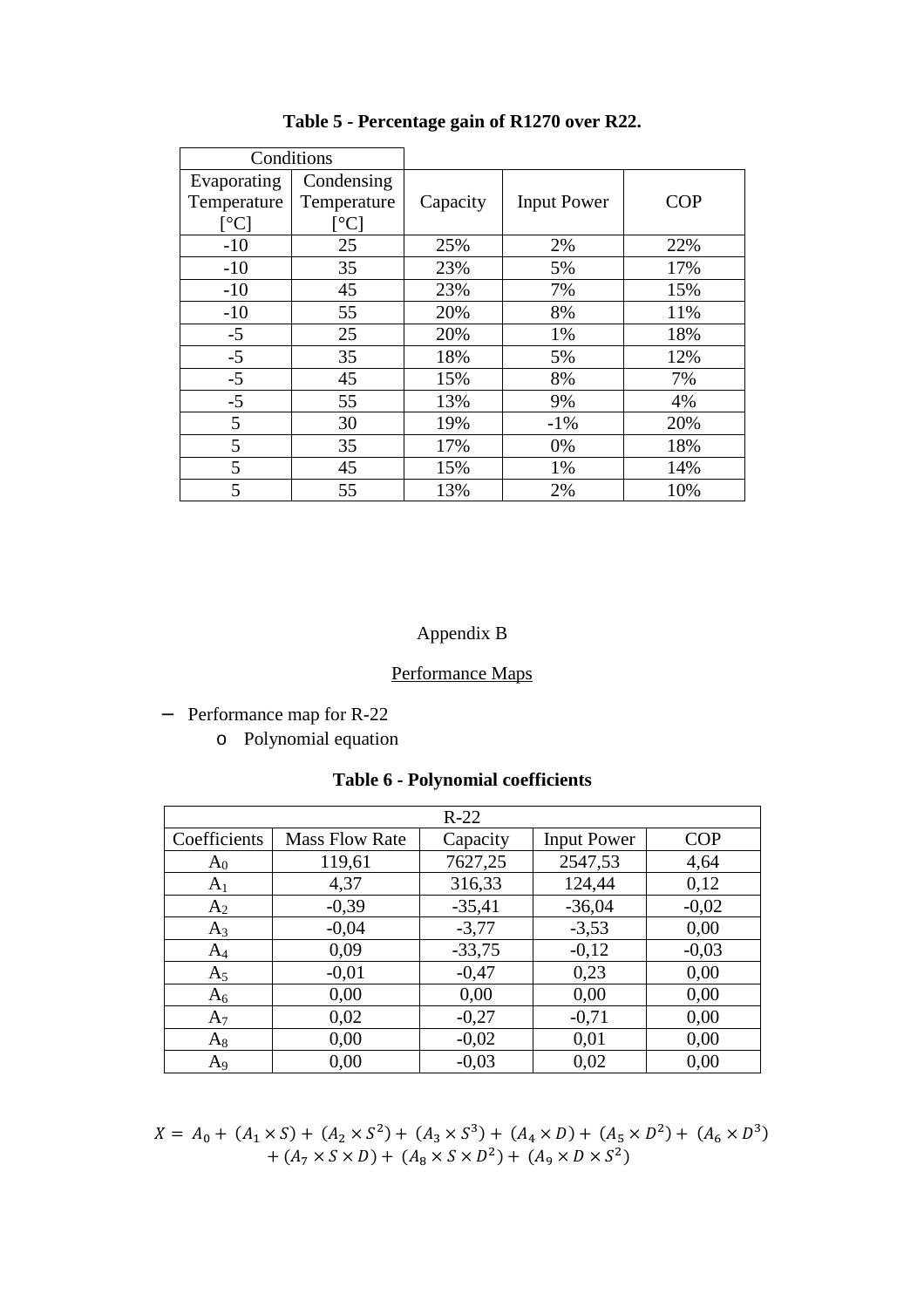where:

A: Equation coefficient, represents compressor performance

S: Suction dew point temperature, [°C]

D: Discharge dew point temperature, [°C]

X can represent any of the following variables:

- Power Input, [W]
- Mass flow rate, [kg/h]
- Capacity, [W]
- $\bullet$  COP, [W/W]
	- o Graphics



**Evaporating Temperature [°C]**

**Figure 6 – Cooling capacity for R-22**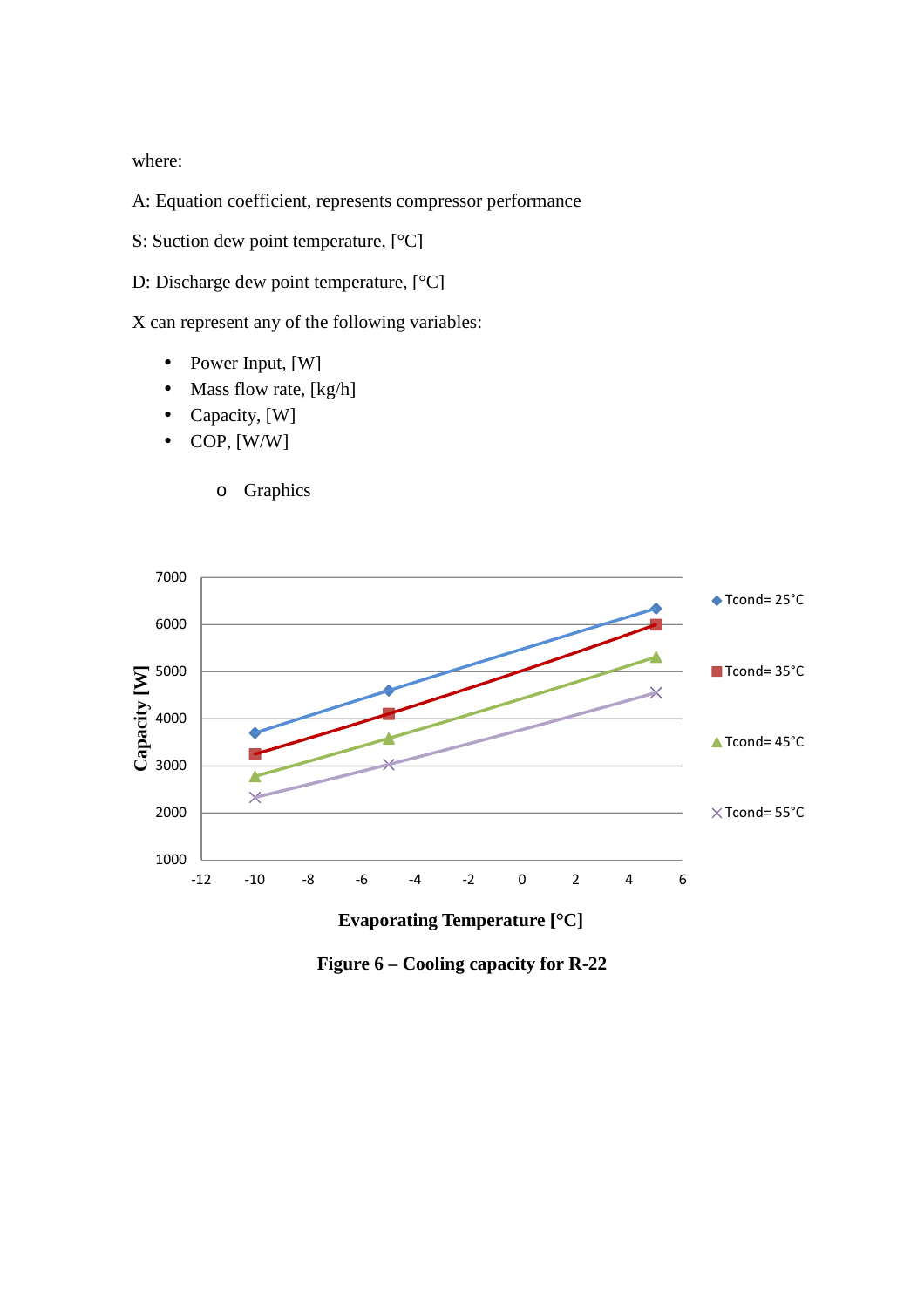

**Figure 7 - Power Input for R-22** 



**Figure 8 - COP for R-22**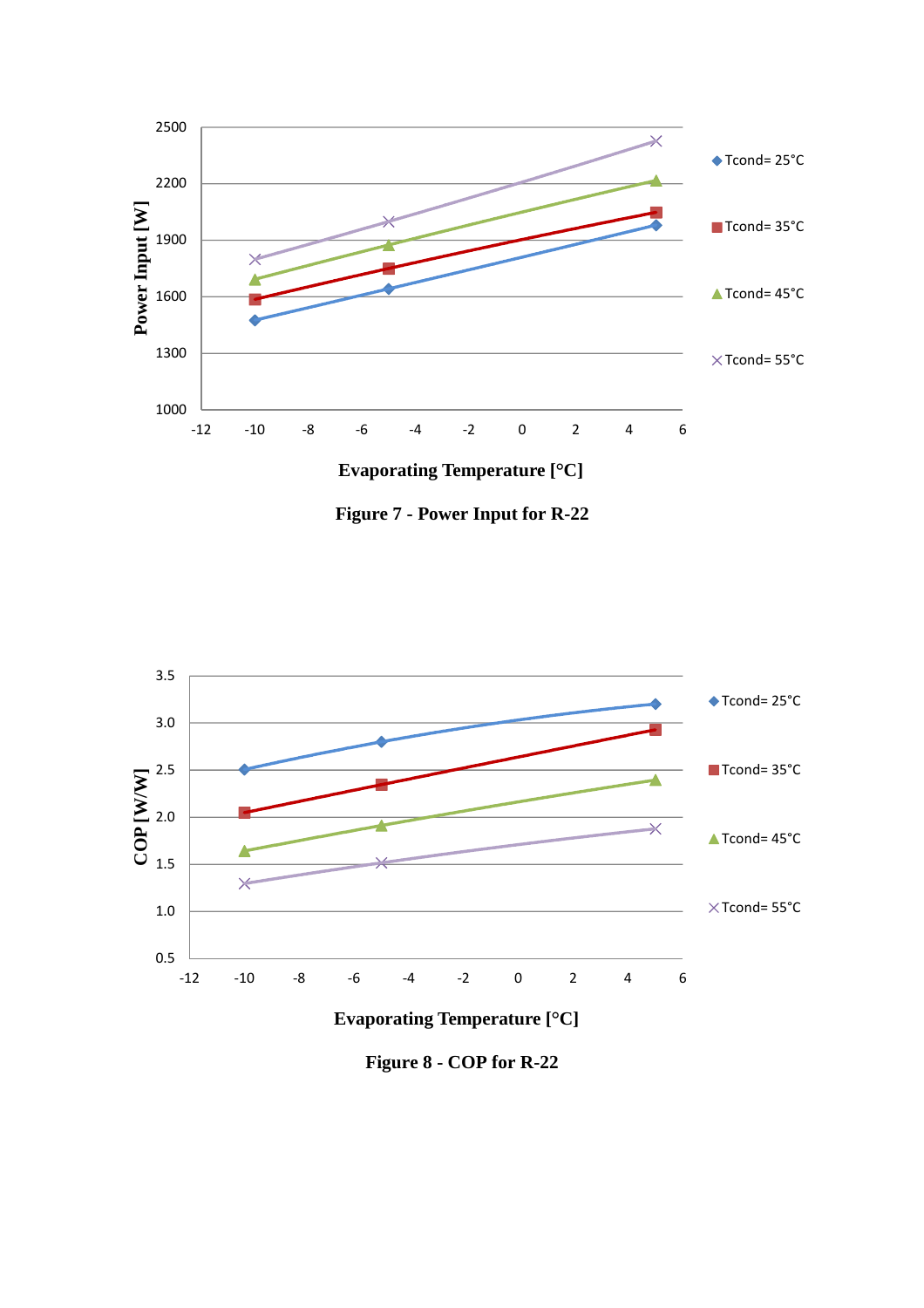

**Figure 9 - Mass flow rate for R-22** 

- − Performance map for R-1270
	- o Polynomial equation

## **Table 7 - Polynomial coefficients**

|                |                       | R-1270   |                    |            |
|----------------|-----------------------|----------|--------------------|------------|
| Coefficients   | <b>Mass Flow Rate</b> | Capacity | <b>Input Power</b> | <b>COP</b> |
| $A_0$          | 94,57                 | 9483,12  | 1728,88            | 7,45       |
| A <sub>1</sub> | 4,25                  | 390,03   | 66,65              | 0,24       |
| $A_2$          | $-0,58$               | $-20,77$ | $-10,20$           | $-0,04$    |
| $A_3$          | $-0,06$               | $-2,68$  | $-1,00$            | 0,00       |
| $A_4$          | $-0,48$               | $-92,65$ | 8,41               | $-0,13$    |
| $A_5$          | 0,01                  | 0,34     | 0,19               | 0,00       |
| $A_6$          | 0,00                  | 0,00     | 0,00               | 0,00       |
| $A_7$          | $-0,01$               | $-2,95$  | $-1,26$            | 0,00       |
| $A_8$          | 0,00                  | 0,00     | 0,02               | 0,00       |
| A <sub>9</sub> | 0.00                  | $-0.06$  | $-0,02$            | 0,00       |

$$
X = A_0 + (A_1 \times S) + (A_2 \times S^2) + (A_3 \times S^3) + (A_4 \times D) + (A_5 \times D^2) + (A_6 \times D^3) + (A_7 \times S \times D) + (A_8 \times S \times D^2) + (A_9 \times D \times S^2)
$$

where:

A: Equation coefficient, represents compressor performance

- S: Suction dew point temperature,  $[°C]$
- D: Discharge dew point temperature, [°C]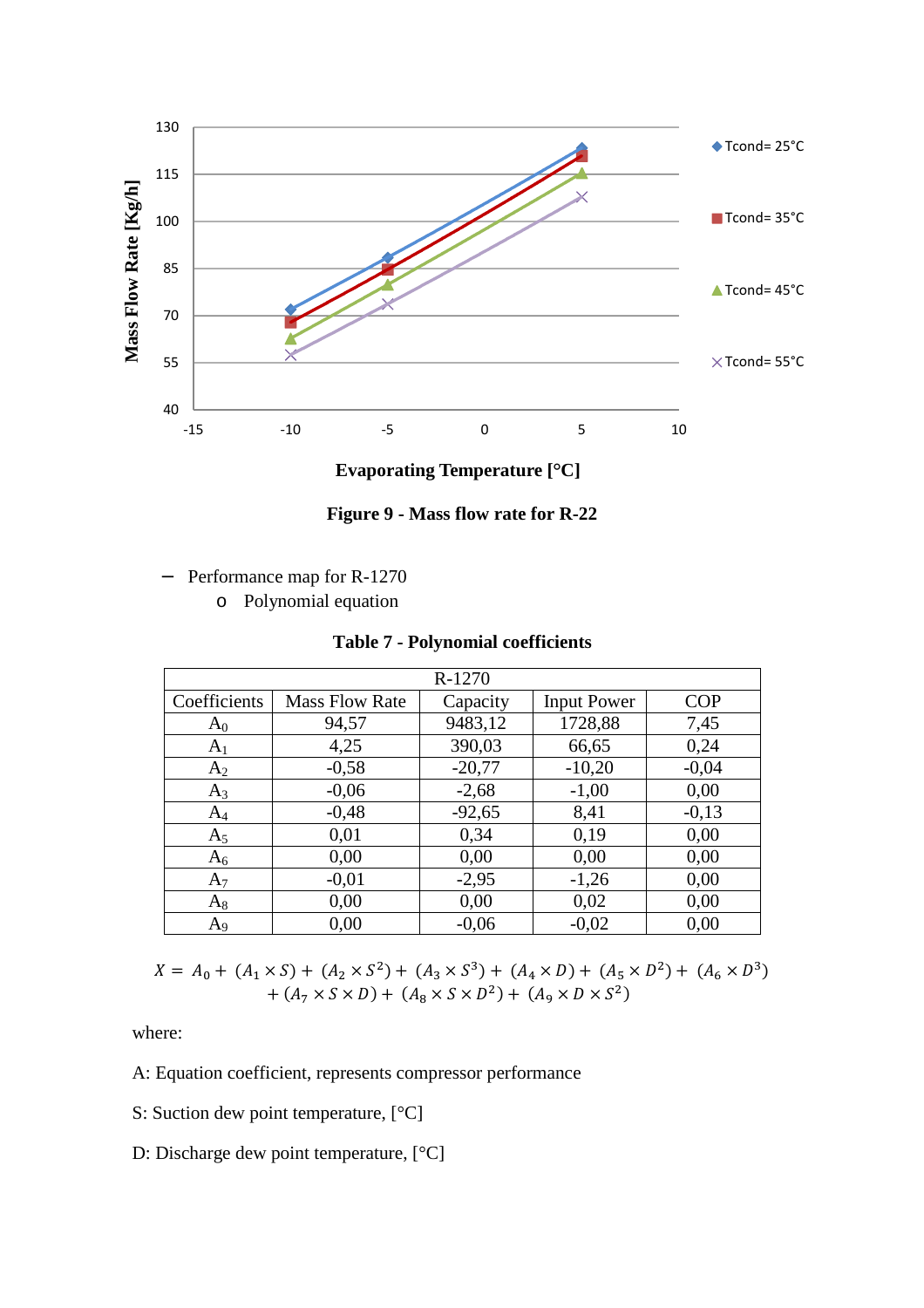X can represent any of the following variables:

- Power Input, [W]
- Mass flow rate,  $[kg/h]$

o Graphics

- Capacity, [W]
- $\bullet$  COP, [W/W]



**Evaporating Temperature [°C]**

**Figure 10 - Cooling capacity for R-1270**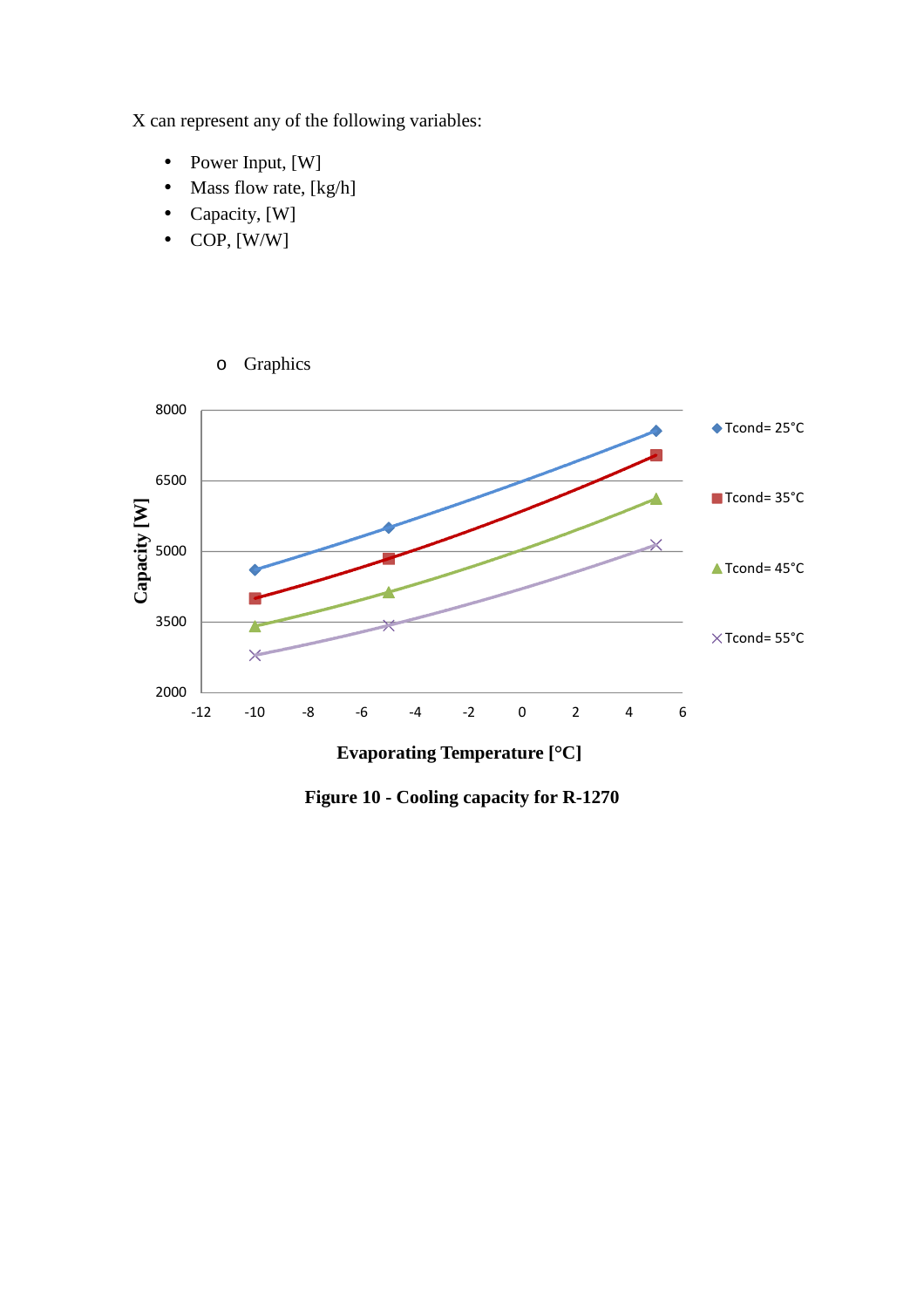

**Figure 12 - COP for R-1270**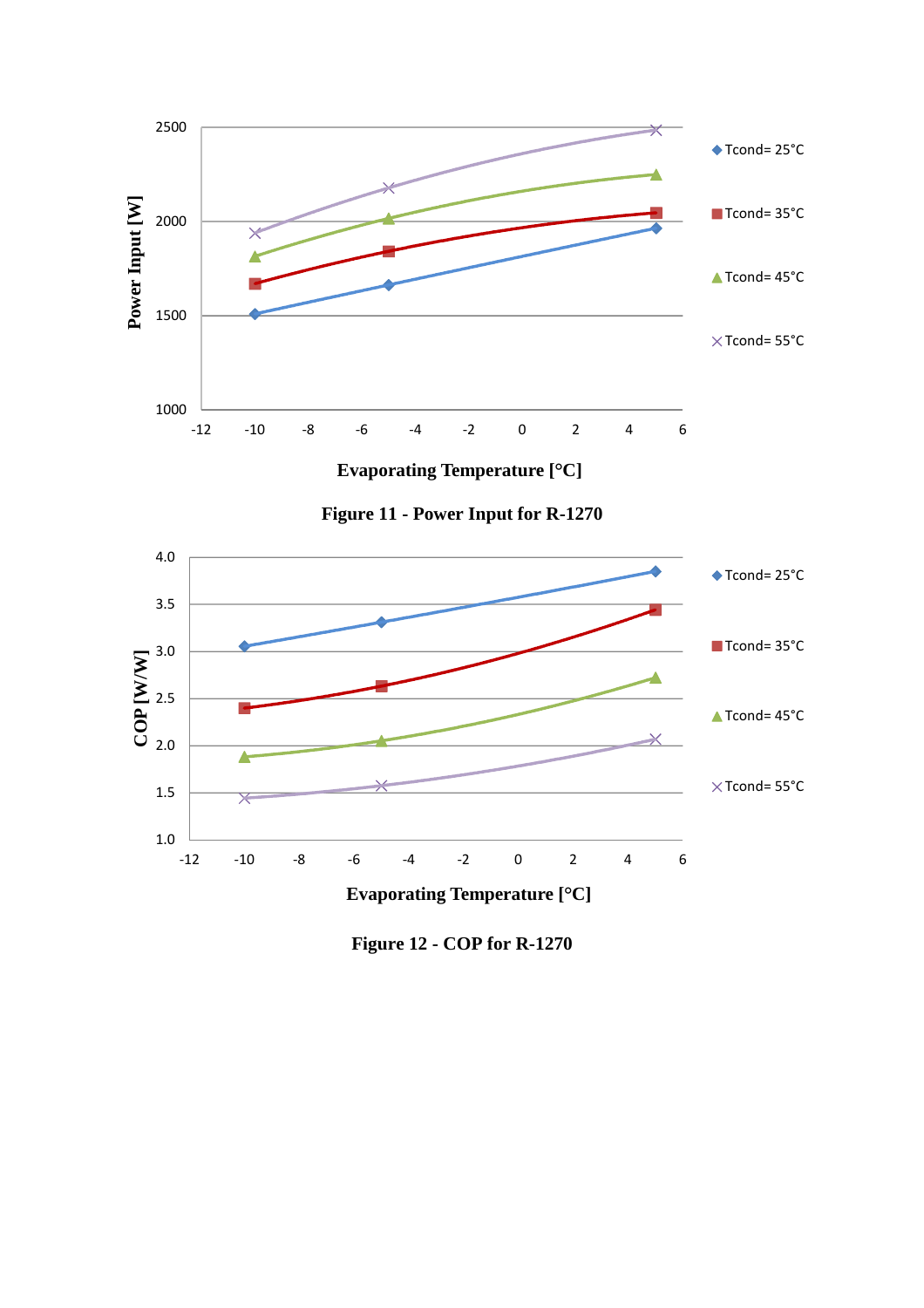

**Figure 13 - Mass flow rate for R-1270** 

- − Comparative performance map for R-22 and R-1270
	- o Polynomial equation

| R-1270 / R-22  |                         |  |  |  |  |
|----------------|-------------------------|--|--|--|--|
| Coefficients   | $COP_{R1270}/COP_{R22}$ |  |  |  |  |
| $A_0$          | 1,56                    |  |  |  |  |
| A <sub>1</sub> | 0,00                    |  |  |  |  |
| A <sub>2</sub> | 0,00                    |  |  |  |  |
| $A_3$          | 0,00                    |  |  |  |  |
| $A_4$          | $-0,03$                 |  |  |  |  |
| $A_5$          | 0,00                    |  |  |  |  |
| $A_6$          | 0,00                    |  |  |  |  |
| $A_7$          | 0,00                    |  |  |  |  |
| $A_8$          | 0,00                    |  |  |  |  |
| A9             | 0,00                    |  |  |  |  |

**Table 8 - Polynomial coefficients** 

 $X = A_0 + (A_1 \times S) + (A_2 \times S^2) + (A_3 \times S^3) + (A_4 \times D) + (A_5 \times D^2) + (A_6 \times D^3)$  $+ (A_7 \times S \times D) + (A_8 \times S \times D^2) + (A_9 \times D \times S^2)$ 

where:

A: Equation coefficient, represents compressor performance

- S: Suction dew point temperature, [°C]
- D: Discharge dew point temperature, [°C]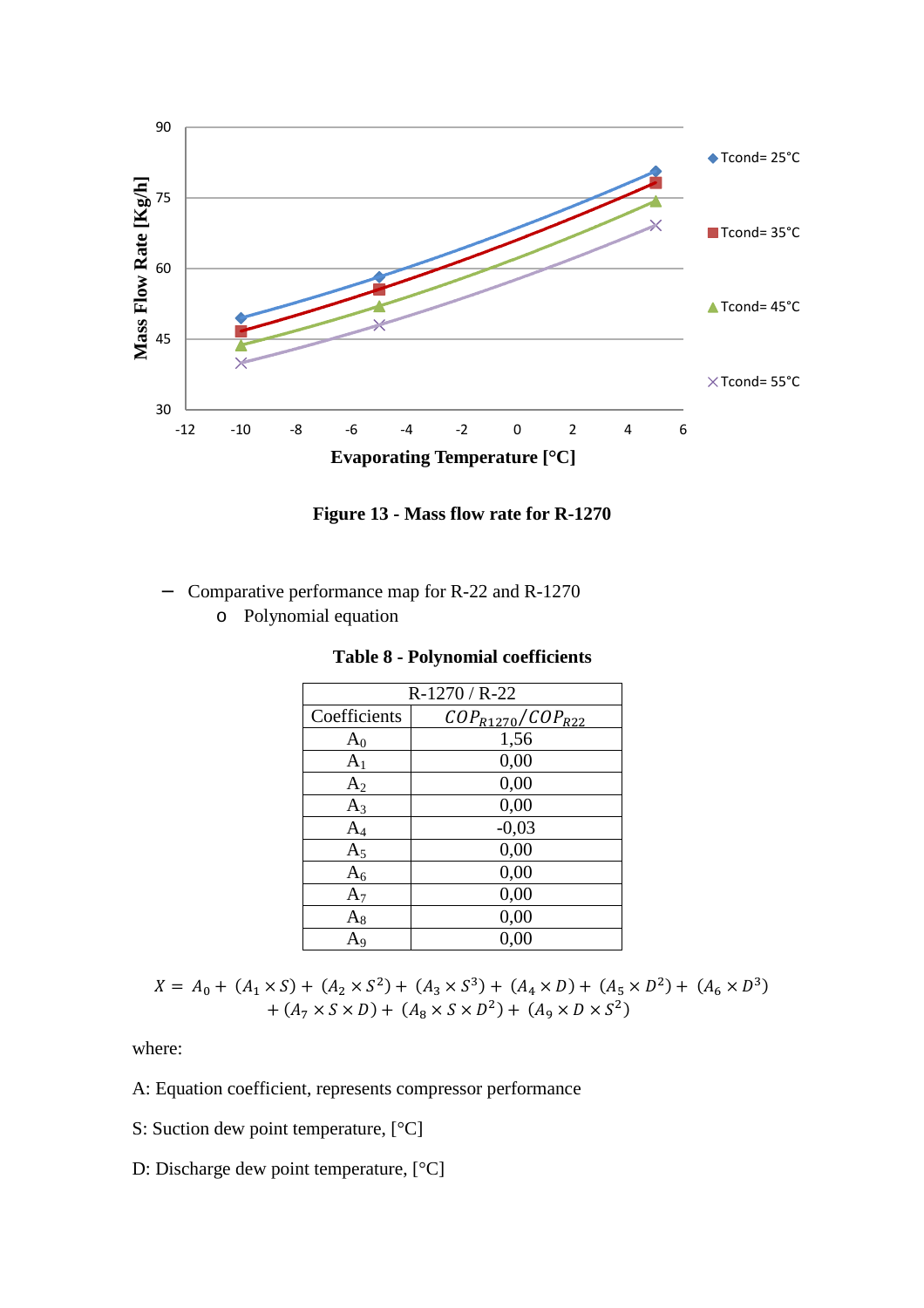# o Graphic



**Figure 14 - Comparative COP** 



**Figure 15 - Comparative COP**